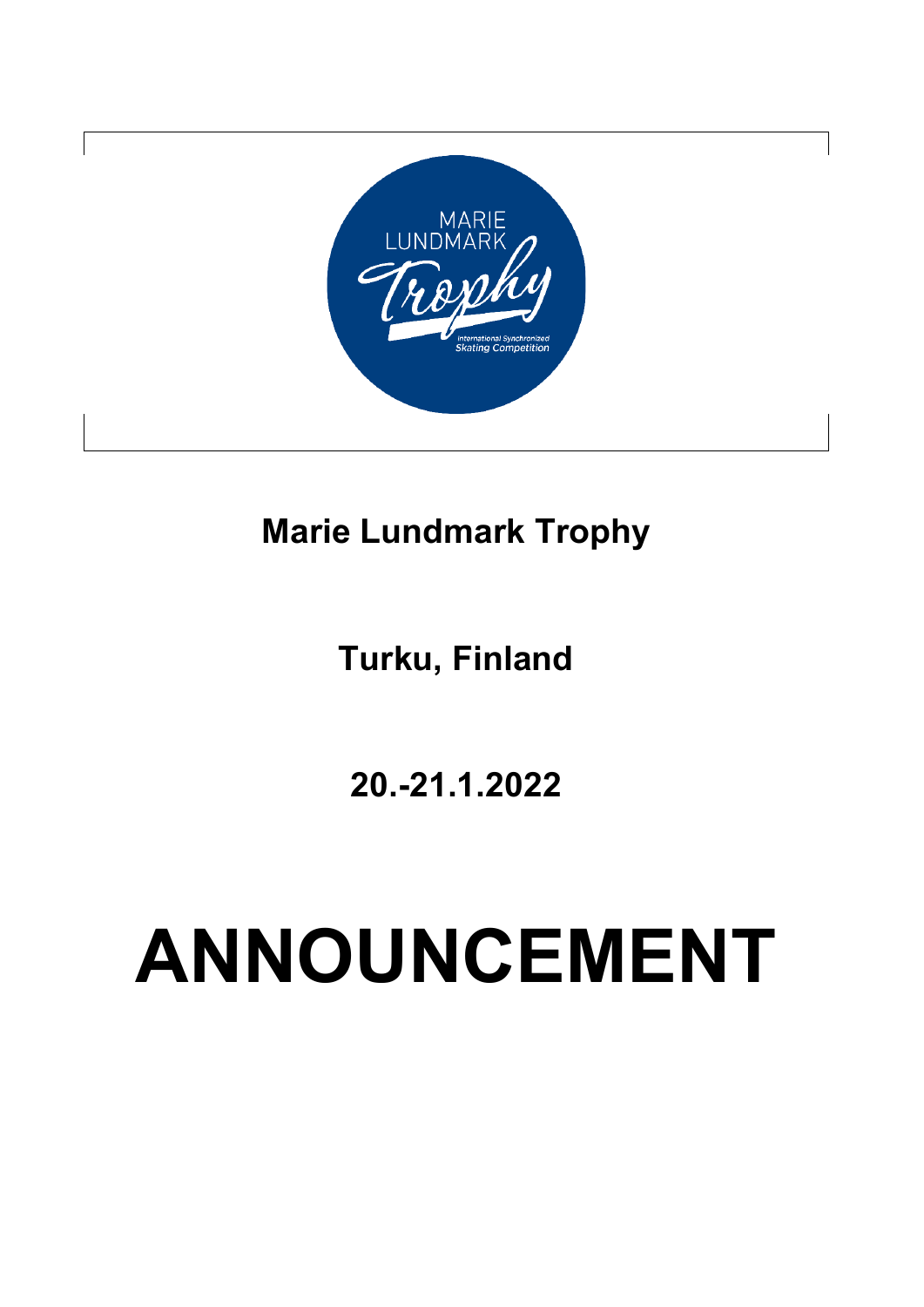# **Marie Lundmark Trophy**

**An International ISU Synchronized skating Competition** 

**for** 

**Advance Novice**

**organized by**

# **Finnish Figure Skating Association**

**Turku, Finland**

**20.-21.1.2022**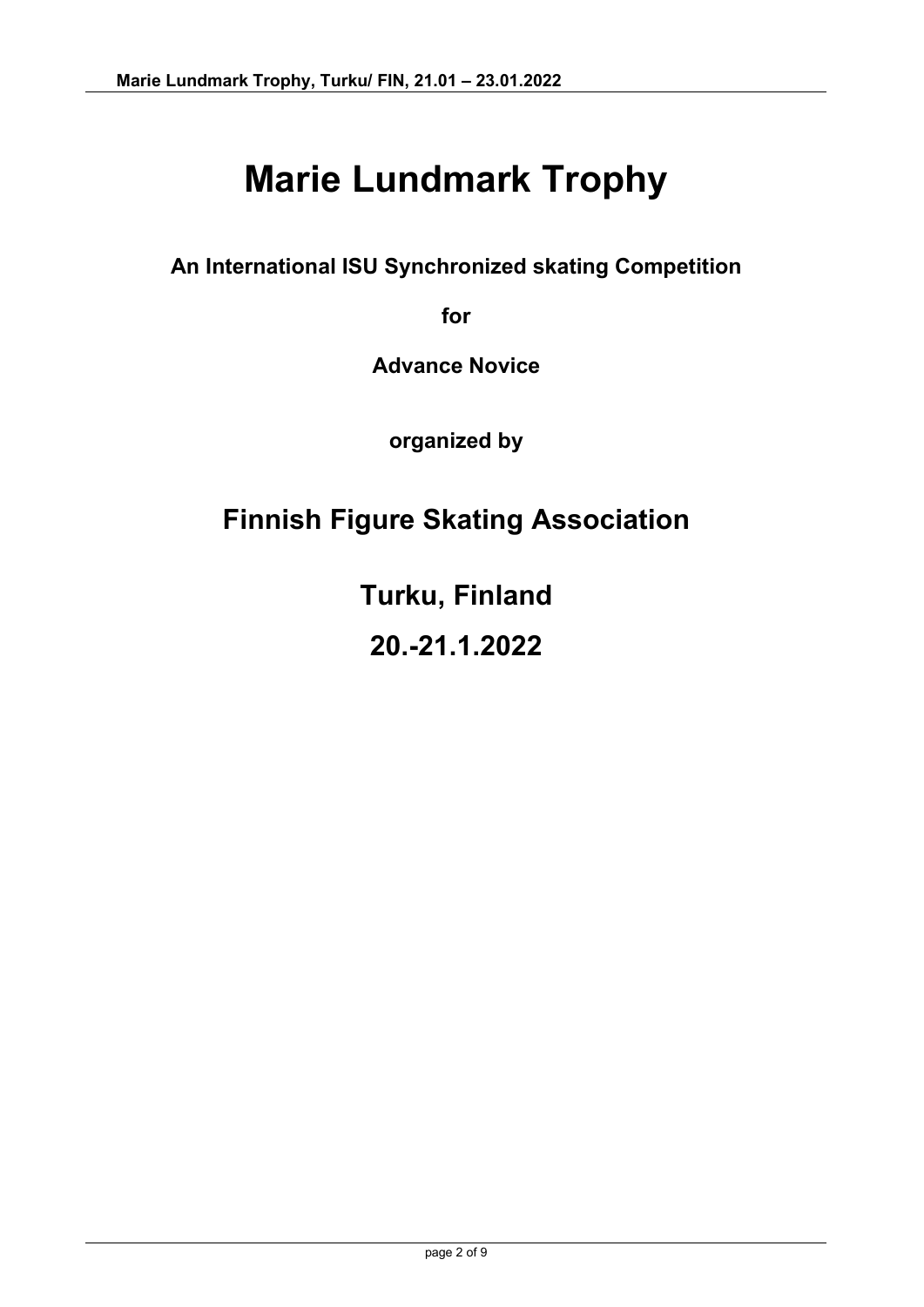#### **1. GENERAL REGULATIONS**

The International Advance Novice Competition for Synchronized Skating, held in conjunction with the Challenger Series Marie Lundmark Trophy 2022, will be held in accordance with the ISU Constitution and General Regulations 2021, Regulations 2021, the Special Regulations & Technical Rules Synchronized Skating, and the relevant ISU Communications.

Participation in the **Marie Lundmark Trophy** is open to all Competitors who belong to an ISU Member and qualify with regard to eligibility according to Rule 102, provided their ages fall within the limits specified in Rule 108, paragraph 4 and they meet the participation, citizenship and residency requirements in Rule 109, paragraphs 1 through 5 and ISU Communication 2030 or any update of this Communication.

Passports of all skaters, as well as the respective permit of an ISU Member different from the one the Team is competing for, if applicable, must be presented at the accreditation of the event for verification.

All competitors must be entered through their respective ISU Member Federation.

## **2. PLACE AND DATE**

The Marie Lundmark Trophy 2022 will be held in Turku, at Gatorade Center, from January 21 to Januray 23, 2022. The ice rink is located 8 km from the city center of Turku.

#### **3. TECHNICAL DATA**

**PLACE Main arena: Gatorade Center** (an indoor ice-rink with the ice surface of 28 x 60 m, air-conditioned and heated)

| <b>ADVANCE NOVICE</b> | Free Program | Duration of Skating, ISU Rule 952 paragraph<br>2, 3 minutes $+/- 10$ seconds                                                                                                 |
|-----------------------|--------------|------------------------------------------------------------------------------------------------------------------------------------------------------------------------------|
|                       |              | The Free Skating Elements and Requirements to be skated for<br>Season 2021/22 are listed in ISU Communication 2238.<br>The factor for each of the Program Components is 1.6. |

# **4. ENTRIES**

#### **4.1 General**

The Organizer reserves the right to limit the number of entries to twelve (12) teams. The Organizer confirms the accepted teams after the closing of entries.

All Teams must be entered, and all Judges nominated only through their respective Member Association/Federation.

**All entries must be sent to the Organizing Committee electronically using links and/or web forms. Links can be found at the end of this announcement and in each form.**

#### **4.2 Preliminary Entries**

The preliminary entry form must be submitted electronically only through the [given weblink](https://www.lyyti.fi/reg/MLT2021_Preliminary_Entry_7591) latest by **Sunday November**r **21st, 2021.**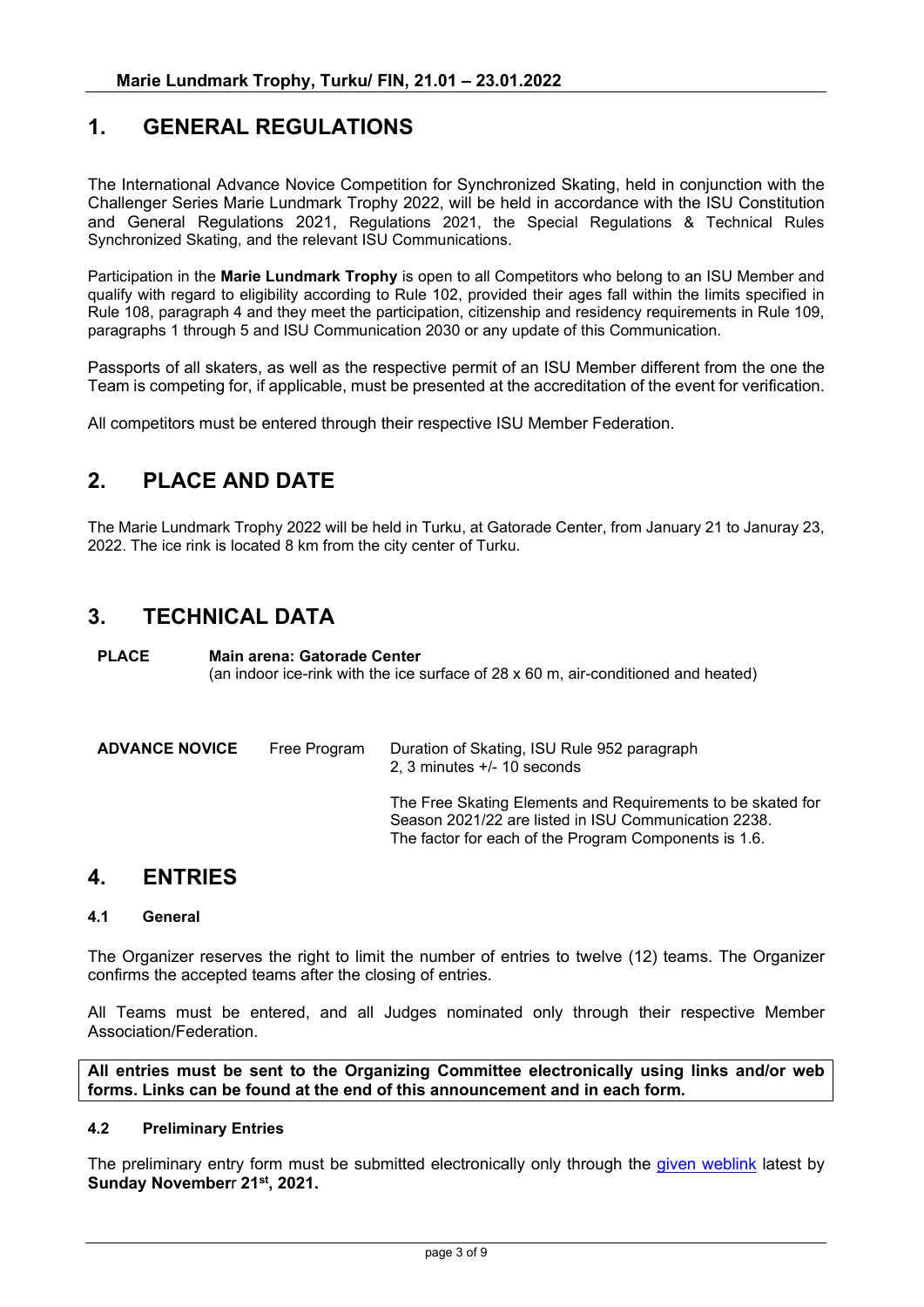If OC have to limit the number of entries, priority will be given to those countries that have made the Preliminary Entries.

#### **4.3 Entries by Name**

#### **4.3.1 Entries of Teams**

All final entries and nominations must be sent electronically, [via given weblink](https://www.lyyti.fi/reg/MLT2021_AN_Entry_form_6310) no later than **Wednesday, December 22nd, 2021 – 8 pm** (local time Turku). The team's program forms, and bank account information must be returned via weblink no later than December 22<sup>nd</sup> 2021.

The Announcement, weblinks and related entry forms can also be found from our website: [http://www.marielundmarktrophy.com](http://www.marielundmarktrophy.com/)

#### **4.3.2 Entries of Judges**

Each participating ISU Member may nominate one (1) International Judge or ISU Judge. The Panel of Judges in the Synchronized Skating event will consist of seven (7) Judges. The Referee and the Technical Panel members will be invited by the Organizing Committee who will also cover their travel expenses.

The official entry form for Judges must be submitted to the Organizing Committee through the given weblink no later than **Wednesday, December 22nd, 2021 – 8 pm** (local time Turku).

In case of too many nominated judges the organizer will draw the panel of judges immediately after the closing date for the entries. The result of such draw will be communicated to all ISU Members involved in writing immediately after the conclusion of such draw.

#### **4.1.4 Entries of Team Members**

Official entries of Team Leaders, Assistant Team Leaders, Team Officials, Team Medical Staff and Coaches and the partner or relative of a Judge will be accepted. Accreditation will be provided to those who are officially accepted by the Organizer.

Please be advised that only one Coach per Team will be accredited. An Assistant Team Leader will be accepted. Only one Team Official of each Member, including the Member President provided that they are Council Members, Technical Committee Members or Members of the Head Office of their Federation, will be accredited. Not more than one (1) Team Doctor and one (1) Team Physiotherapist will be accepted as the Team Medical Staff, for which the organizer requests the right to have a medical certification (document) presented before accreditation. The Member Federations guarantee that the requested accreditation of Team Members will correspond to their function within the team and the Federation.

The names of all team members must be submitted via the given link not later: **Wednesday, 22.12.2021– 20:00 h (local time city of event)**.

#### **4.1.5 Entry Fee**

With the entry to the competition, the entry fee must be paid as follows:

300.00 € per Team

#### **The entry fee will not be refunded in case of withdrawals for any reason.**

The OC will send instructions for the payment after the entry deadline.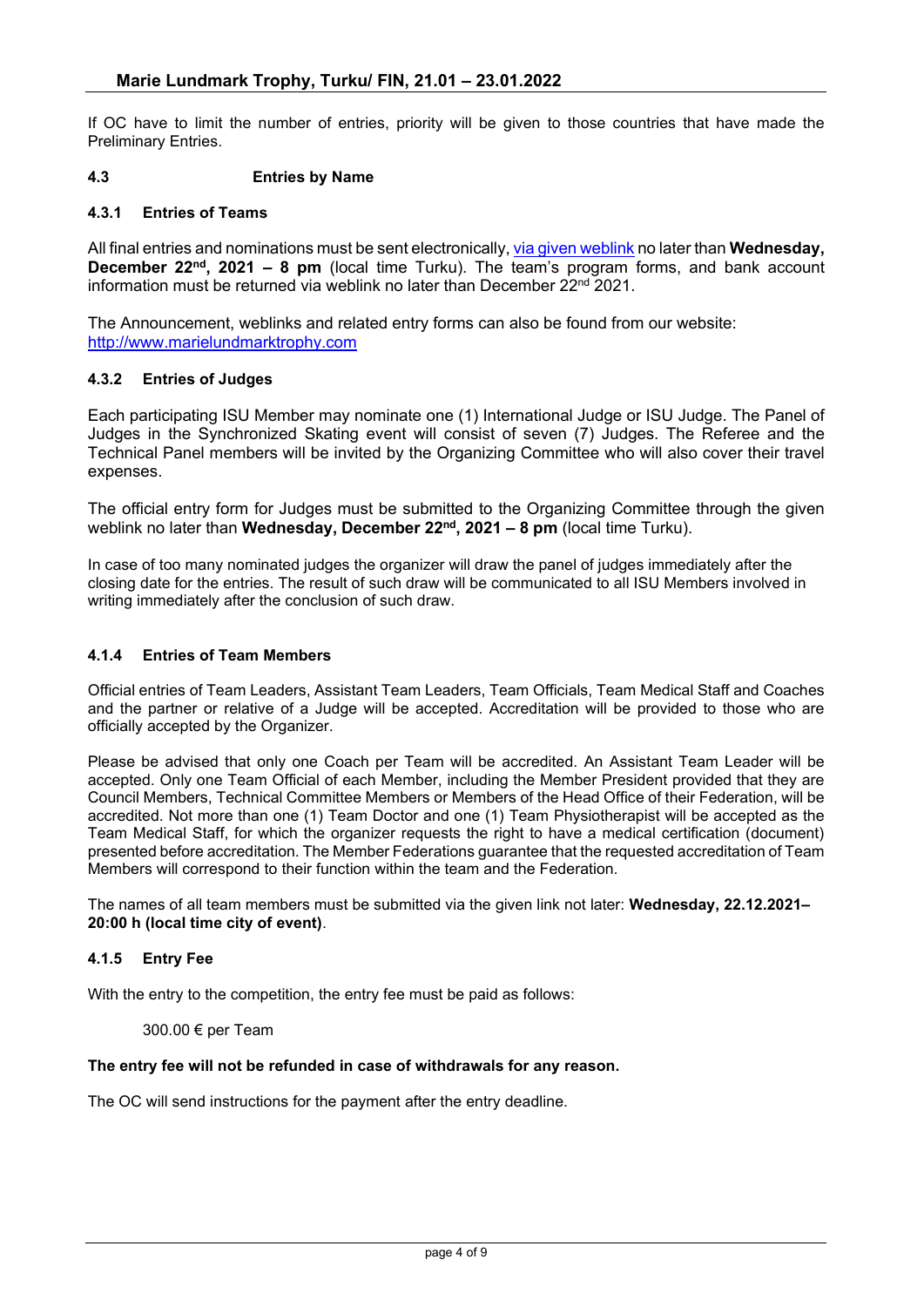## **5. MEALS, LODGING AND TRAVEL EXPENSES**

The organizer will provide and cover the expenses for rooms and meals for all Referees, the Technical Controllers, the Technical Specialists, the Data and Replay Operators and Judges participating, beginning with dinner on **Thursday 20.1.2022** until breakfast on **Saturday 22.1.2022.**

Should any of the above-mentioned persons arrive at the hotel before or stay longer than the period described above, their room costs and expenses will be the responsibility of the individual and must be paid on arrival.

The Organizing Committee will cover the costs for travel expenses for all Referees, the Technical Controllers, the Technical Specialists, the Data and Replay Operators.

The Teams and other team members (Team Leaders, Coaches) are responsible for their own travel, accommodation and meal expenses.

## **6. PRACTICE**

Official practice for Competitors begins on Thursday **20.1.2022.** The detailed schedule will be issued at the time of registration.

## **7. MUSIC / PLANNED PROGRAM CONTENT**

All Competitors shall furnish, in advance, competition music by emailing an MP3-file either as attachment, in accordance with Rule 823. The music must be sent to  $\frac{m}{a}$ stll.fi The email message should only contain one music file or file link.

A list of titles, composers and orchestras of the music to be used for the Free Skating Program must be listed for each Team on the official Music Selection Form and attached to the official Entry Form for Teams.

Teams must provide a back-up drive for each program. All covers/discs must show the Competition event, Team's name, the Nation and the exact running time of the music (not skating time) including any starting signal and must be submitted at the time of registration. Each program (short program and free skating) must be recorded on a separate disc.

If music information is not complete and/or the music is not provided, accreditation will not be given.

With the entry forms, the "Program Content Sheet" must be returned to the Organizing Committee in time. It is mandatory that the Program Content Sheet be filled in precisely by each Team in English using the terminology for the elements listed in the respective ISU Communication.

## **8. ARRIVAL OF PARTICIPANTS / TEAMS**

The nearest international airport to Turku is **Helsinki-Vantaa Airport (HEL)** with a distance of **169 km** to the official hotel. The local airport is **Turku Airport (TKU),** with direct flights from Riga, Mariehamn and Gdansk at the moment.

There is a door-to-door train connection from Helsinki Airport to Original Sokos Hotel Kupittaa (one of the official hotels) in Turku. If the team arrives in Turku by train, they have opportunity to book a team bus for transportation in Turku for a fee.

Teams also have the opportunity to book a team bus for transport during the competition already from Helsinki Airport for a fee through the organizer.

Please inform the Organizing Committee together with your preliminary entry what kind of transportation needs you have via [this link](https://www.lyyti.fi/reg/MLT_2022_AN_Preliminary_Entry_for_Transportation_and_accommodation_6467)

All Referees, the Technical Panel (Technical Controllers, Technical Specialists, Data & Replay Operators) Judges, Competitors, Team Leaders, Team Officials, Team Medical Staff and Coaches are requested to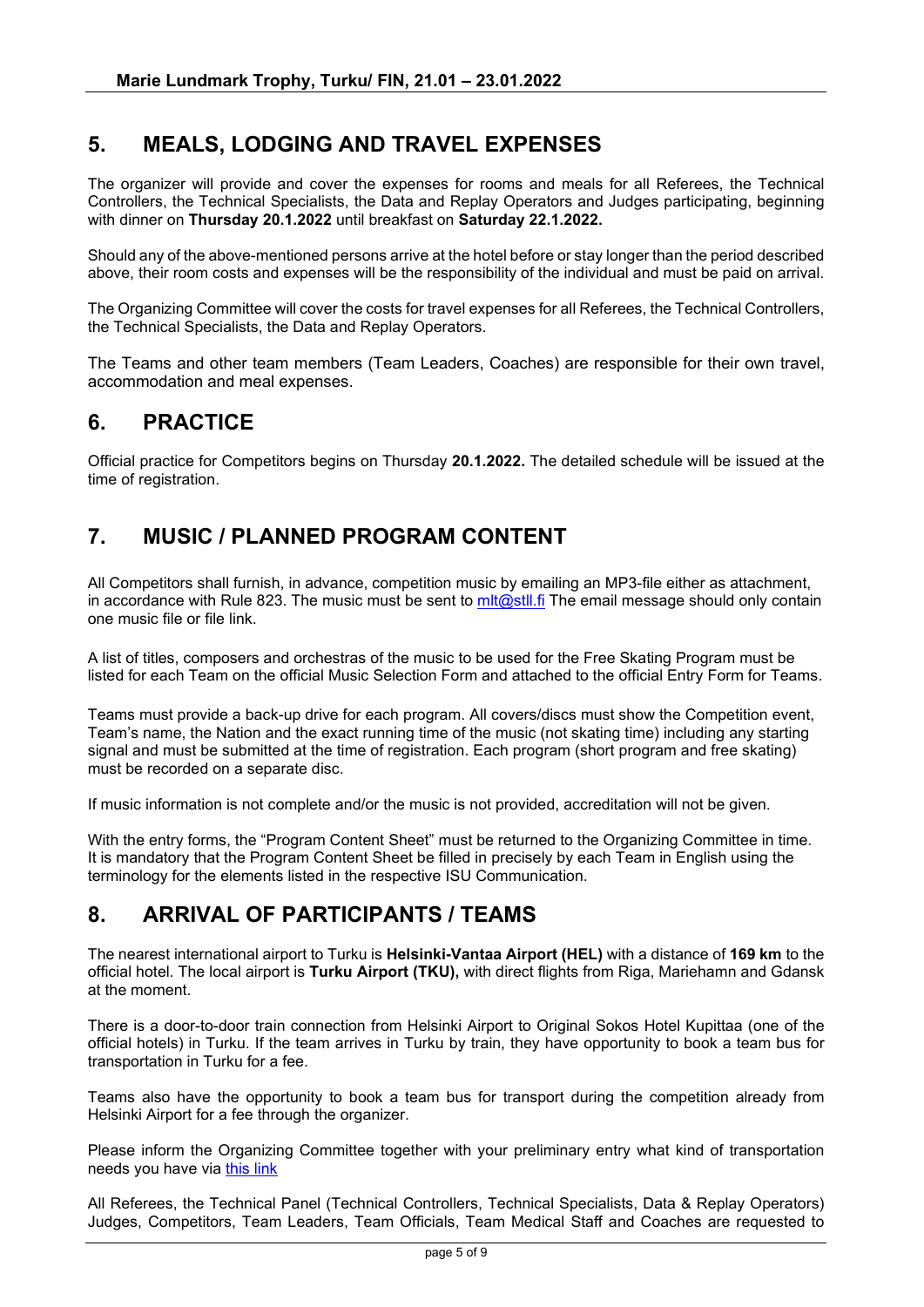announce to the Organizing Committee as soon as possible but no later than **9.1.2022** the name of the airlines, flight numbers, dates and times of arrival or any other information concerning transportation and arrivals. The detailed travel information need to be submitted via the ISU Online Registration System (ORS).

## **9. OFFICIAL HOTELS**

#### **The official hotel**

**Scandic Atrium** Eerikinkatu 28-30 20100 TURKU phone: +358 300 870 885 web: [https://www.scandichotels.com/hotels/finland/turku/scandic](https://www.scandichotels.com/hotels/finland/turku/scandic-atrium?_ga=2.178203629.93009447.1635504378-216488309.1580197873)[atrium?\\_ga=2.178203629.93009447.1635504378-216488309.1580197873](https://www.scandichotels.com/hotels/finland/turku/scandic-atrium?_ga=2.178203629.93009447.1635504378-216488309.1580197873)

Rates per night: 94€/single room 100€/twin room 115€/triple room

**The official hotel for Referees, Judges & Technical panel: SOLO SOKOS HOTEL SEURAHUONE** Humalistonkatu 2

20100 TURKU phone: +358 10 786 4000 web: [https://www.sokoshotels.fi/fi/turku/sokos-hotel-seurahuone](https://www.sokoshotels.fi/fi/turku/original-sokos-hotel-seurahuone)

Preliminary request for the accommodation, through this [link](https://www.lyyti.fi/reg/MLT_2022_AN_Preliminary_Entry_for_Transportation_and_accommodation_6467) Hotel capacity will be booked on first come first served basis as all the teams can´t be accommodated in the official hotel.

Hotel capacities can only be booked via the Organizing Committee. Booking requests have to be sent to the organizer by latest Sunday November 21st. The organizer cannot guarantee the availability of rooms, for bookings which are received after that date. All payments shall be made to the OC at the time of confirmation.

# **10. ACCREDITATION**

The official accreditation for Teams is planned at the CS Marie Lundmark Trophy official hotel Original Sokos Hotel Kupittaa upon arrival.

Accreditation as a Team Member will be given to all entered Judges, Competitors and one Team Leader per participating team, one Coach per Team, a maximum of two Team Officials of ISU Members (including the Member President), provided that they are Council Members, Technical Committee Members or Members of the Head Office of their Federation and a maximum of two medical persons. Accreditation will only be granted to persons in those various functions if officially entered and named through their ISU Member. **The ISU Member certifies with the signed entry form the indicated functions within the team of all team members. Any misuse of any function will be sanctioned by the ISU/OC.**

Accreditation will be given to appointed Event Officials and Guests.

#### **11. RESULTS**

The marking system (ISU Judging System) as described in ISU Technical Rule Synchronized Skating 2021, Rule 842 and Rule 843 (Determination and publication of results) will be used.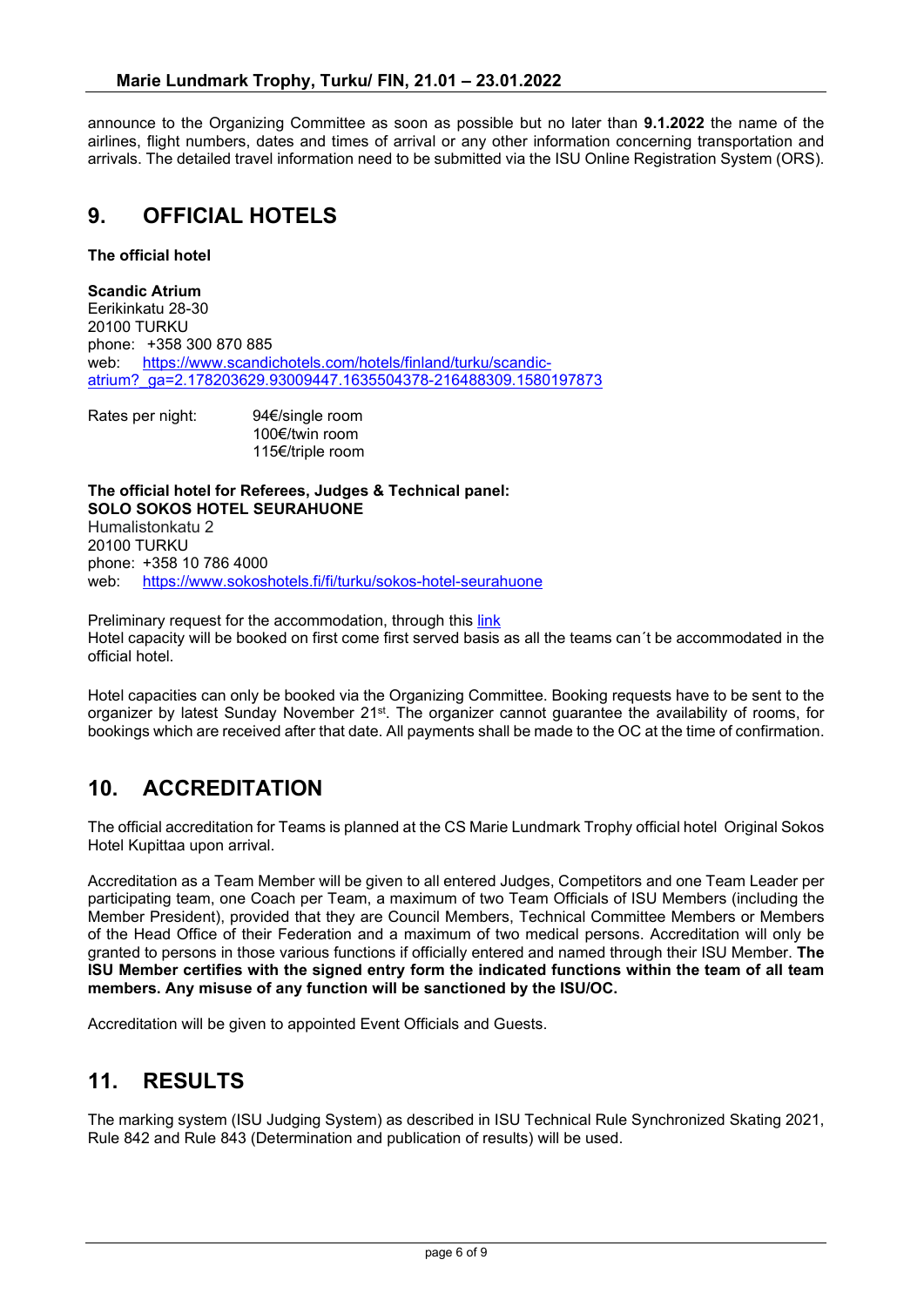# **12. PRESENTATION OF MEDALS AND PRIZES**

The three best placed Teams in each event will be announced and honored. Gold, silver and bronze medals will be presented to the medalists. The national anthem of the winners will be played.

## **13. INSURANCE / LIABILITY**

In accordance with Rule 119, it is the sole obligation of each Member participating in ISU Events, to provide medical and accident insurance for their athletes, officials and all other members of the Member's team. Such insurance must assure full medical attendance and also the return of the ill or injured person to the home country by air transport or by other expeditious. It is an internal matter of each ISU Member to decide the issue who shall pay the premium for such insurance.

The ISU and the Organizing Committee assume no responsibility for or liability with respect to bodily or personal injury or property damage incurred in connection incurred by Competitors and Officials.

# **14. MEETINGS FOR ISU EVENT OFFICIALS AND JUDGES**

All Referees, Technical Controllers, Technical Specialists, Data and Replay Operators and Judges are responsible to make their travel arrangements in order to be able to attend the respective event related meetings. If any other party makes the flight arrangements, the Referees, Technical Controllers, Technical Specialists, Data and Replay Operators and the Judges are responsible to check if such arrangements are in line with the detailed schedule as mentioned under paragraph 17.

#### **15. INFORMATION AND VARIOUS**

For information, please contact the Organizing Committee:

#### **Finnish Figure Skating Association**

Valimotie 10 00380 Helsinki, Finland phone: +358 40 940 2610 / Nina Gustafsson e-mail: mlt@stll.fi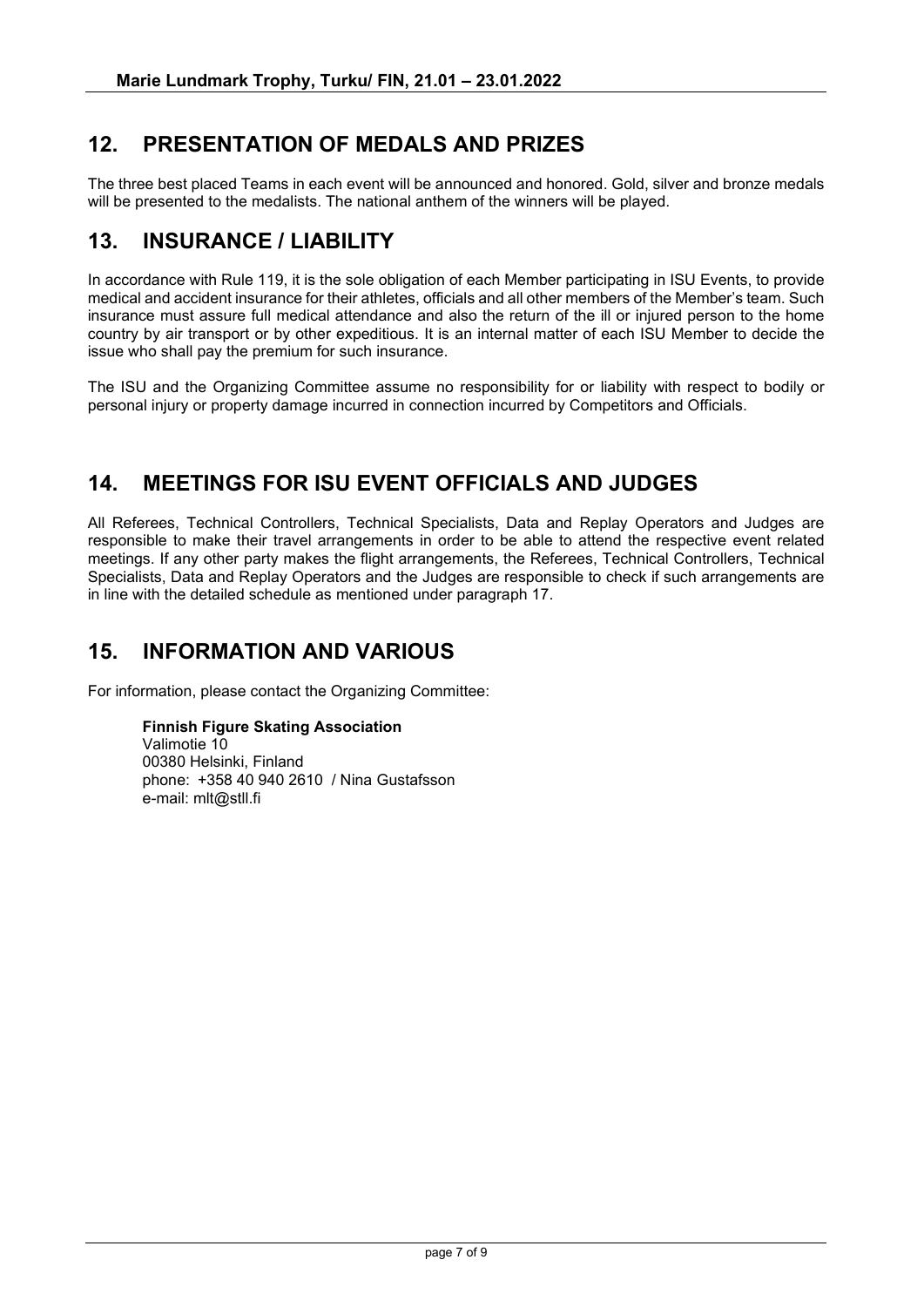# **16. EVENT SCHEDULE**

| Wednesday,<br>January 19, 2022 | All day                                             | Arrival of teams                                                                                                                                 |  |
|--------------------------------|-----------------------------------------------------|--------------------------------------------------------------------------------------------------------------------------------------------------|--|
| Thursday,<br>January 20, 2022  | Afternoon<br><b>TBA</b><br><b>TBA</b><br><b>TRA</b> | Official practice<br>Individual Technical Panel Meetings per Discipline<br>Referees and Technical Controllers Meeting<br>Judges Draw and Meeting |  |
| Friday,<br>January 21, 2022    | 18:00                                               | ADVANCE NOVICE - Free Program<br><b>Victory Ceremonies ADVANCE NOVICE</b>                                                                        |  |

#### **Please note:**

**This schedule is subject to changes and will be updated in accordance with the final number of entries.**